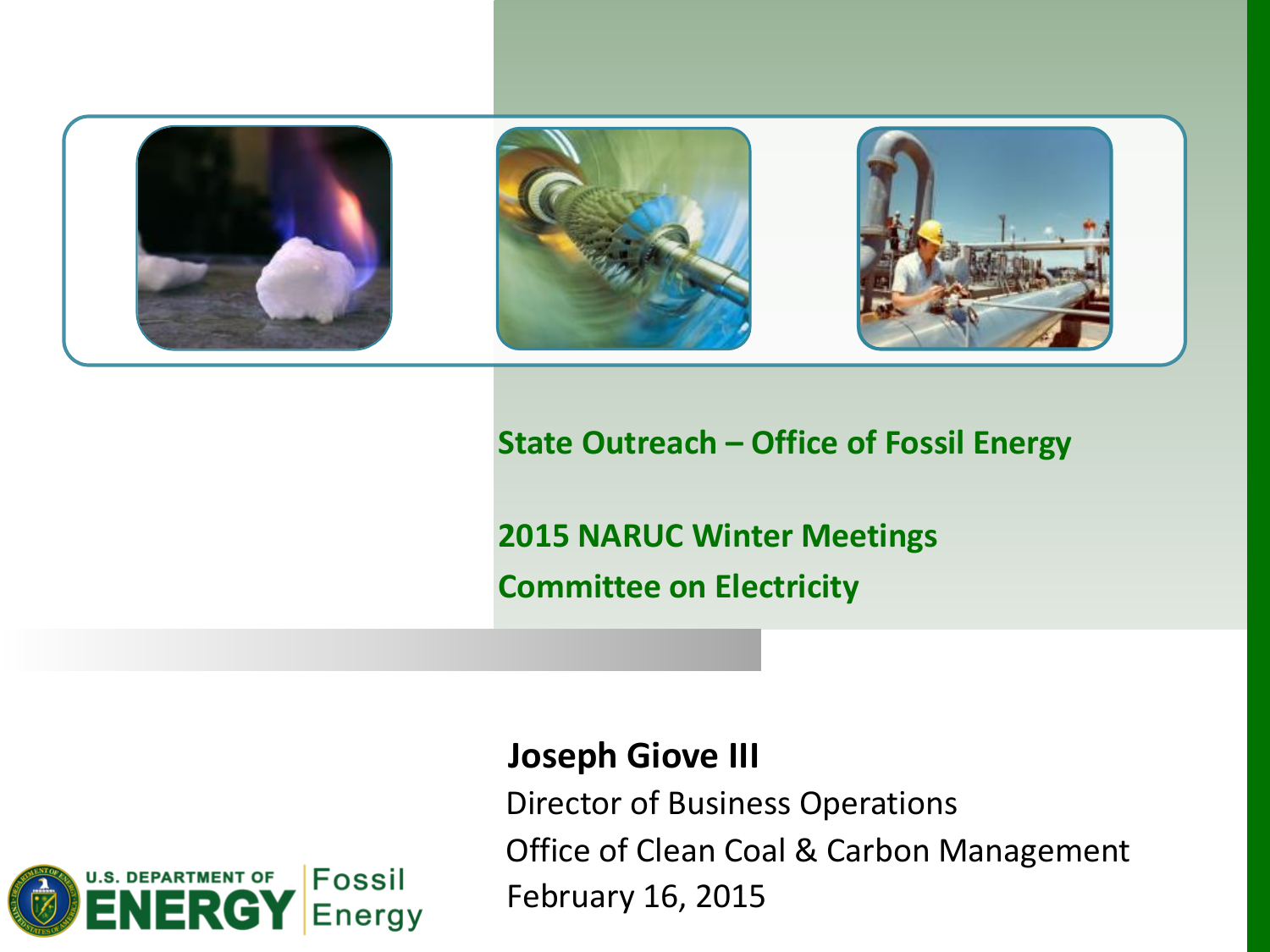# **What are our capabilities? What can we do to help you?**

### • **Technology Development**

- Provide briefings to your state industry, regulatory, or governmental leaders on the current technical "state of the art" fossil based technologies.
- Provide high-level information on the general direction of R&D initiatives on many fossil energy component technologies. States have frequently responded to fossil solicitations and have partnered with DOE/FE in the past on technology development through private industries and universities.

### • **EPA's Clean Power Plan (111(d))**

- Fossil Energy, through its National Laboratory, has access to tools and analysis capabilities that can help States examine their options on Greenhouse Gas mitigation and fossil resource use.
- Provide technical expertise and speakers at meetings to discuss energy technologies and policies that can be used to help States mitigate Greenhouse Gas emissions.

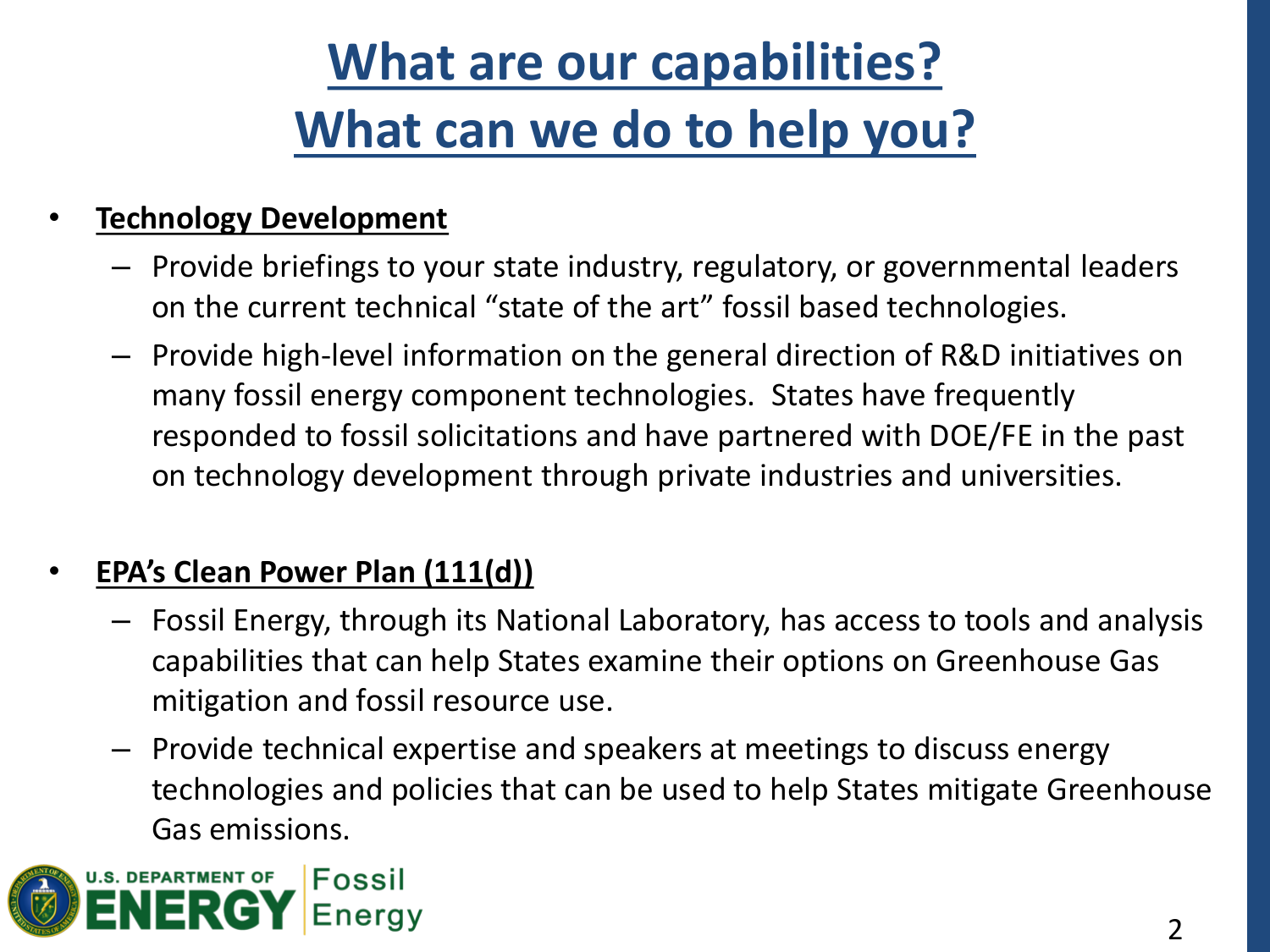# **What are our capabilities? What can we do to help you?**

#### • **Education/Information**

– FE has access to significant amounts of information and educational material on a variety of coal and fossil issues ranging from electricity to fuels. These include topics like: Carbon Capture & Storage (CCS), Turbines, Gasification, Fuel Cells, Fuels, Crosscutting Research, Major Demonstration projects, etc.

#### • **Introductions/Connections**

– DOE/FE can use their convening power to call together meetings, workshops, conferences, fora, etc. on key energy issues and topics confronting States and Local Governments. Broad DOE and FE sponsorship can ensure that the right people are at the table and frank conversations happen.